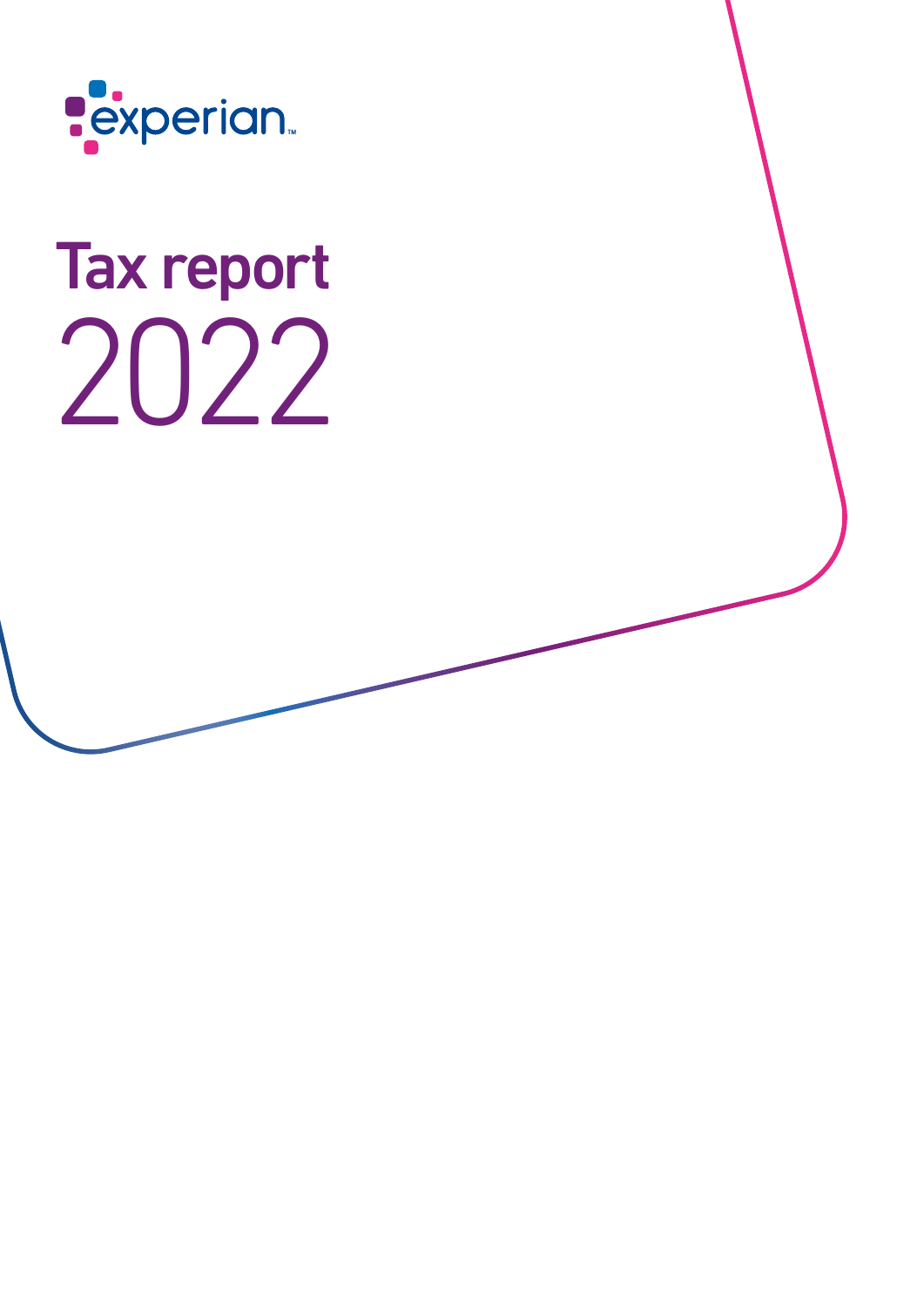# Welcome



## $\langle \hat{\mathbf{x}} \rangle$

This report sets out our Tax Policy and explains how we manage our tax affairs. Our approach to managing our tax affairs is aligned with our sustainable business strategy.

### **Contents**

- 03 Experian at a glance
- 04 Our sustainable business strategy
- 05 Our tax policy
- 06 Our approach to tax governance
- 07 Our corporate tax contribution
- 08 Abbreviations and definitions
- 09 Appendix Extracts from our Annual Report

### **Welcome to Experian's FY22 Tax Report**

We understand that transparency around tax affairs is becoming increasingly important in the context of a fast-changing global tax environment. For several years, we have published our Tax Policy, which explains how we approach our tax affairs. This year, we have gone one step further and published a Tax Report. Included in this report is our Tax Policy, along with additional information relating to our tax affairs which we hope our stakeholders will find informative and useful. For example, we have included information on our approach to tax governance, details of our regional corporate tax contributions and explanations of how tax fits into Experian's broader sustainability agenda.

Lloyd Pitchford Chief Financial Officer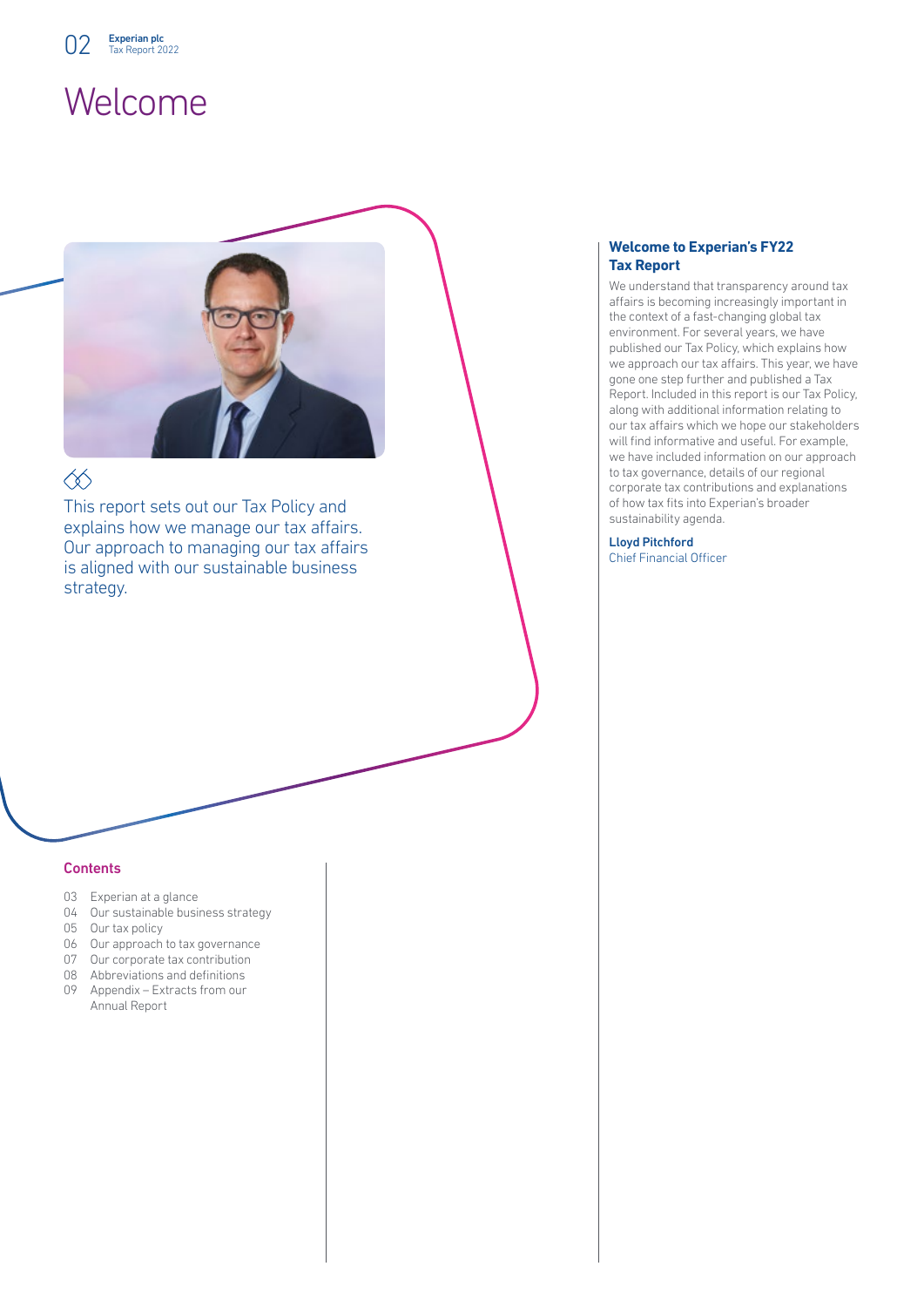# Experian at a glance

We are focused on bringing financial power to all. We want to deliver the full power of data, analytics and technology to transform lives and deliver better outcomes for people and businesses. Our work empowers individuals, families, businesses, communities and governments to make smarter decisions and navigate the world with confidence. Our supportive, inspiring culture helps encourage our people to become the best versions of themselves.

The accelerating shift to digital underpins our business. We embrace innovation and technology to take advantage of the possibilities data holds. Through our range of products and solutions, we help millions of people gain access to financial services, and better protect themselves against fraud and identity theft. We help businesses understand their customers better, lend more responsibly, effectively and swiftly, while minimising credit and fraud risk. Our talented and diverse workforce serves customers worldwide from 43 countries.

#### Our purpose

To create a better tomorrow for consumers, for businesses, for our people and for our communities.

#### What we do

We create opportunities by turning data into information, and by deploying advanced technologies and analytics.

#### Why this matters

As the world's leading information services company we play a pivotal role in the societies in which we work. We believe it is our responsibility to use our capabilities and data as a force for good.

### **Our global footprint**

We manage and organise ourselves across five geographic reporting regions, with EMEA and Asia Pacific reported together. We show below our FY22 revenue in each of these regions – North America, Latin America, UK and Ireland, and EMEA/Asia Pacific.

### **Revenue from ongoing activities**

|                          | US\$ <sub>m</sub> | % split |
|--------------------------|-------------------|---------|
| North America            | 4,122             | 65%     |
| Latin America            | 791               | 13%     |
| UK and Ireland           | 847               | 14%     |
| <b>EMEA/Asia Pacific</b> | 507               | 8%      |
| Total                    | 6.267             |         |

Since the establishment of Experian plc in 2006, our corporate headquarters have been in Dublin, Ireland. Our Irish operations include some of our Group functions, such as Group Corporate Secretariat, Group Tax and Group Treasury, alongside our Irish business operations that provide business services, such as credit risk management and marketing services, to client organisations in Ireland.



**North America Latin America UK and Ireland EMEA/Asia Pacific**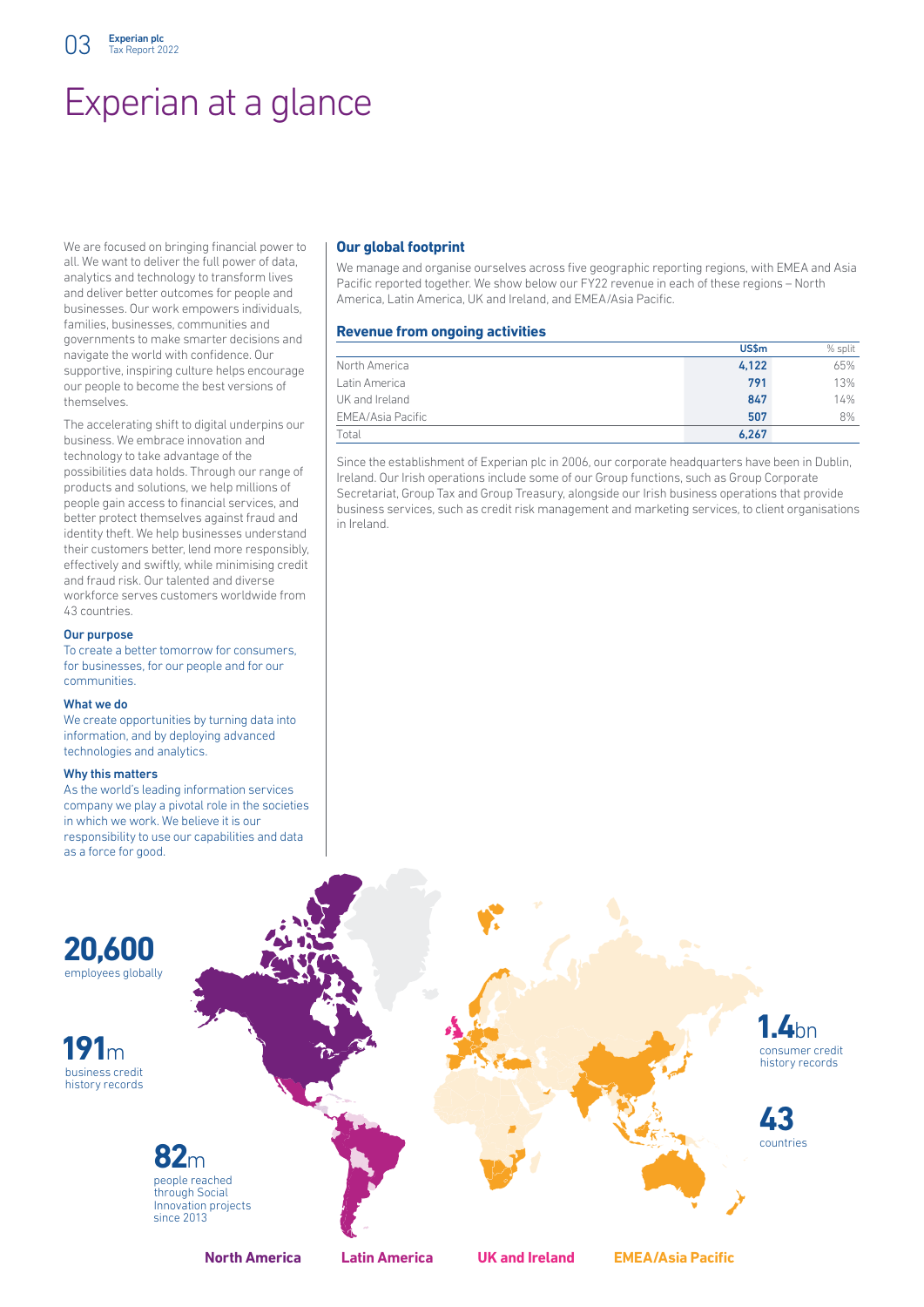# Our sustainable business strategy

### **ESG at Experian**

We're helping people to thrive, at every stage of their financial journey, by empowering them to make the most of their data to transform their lives. Building trust through our strong focus on environmental, social and governance (ESG) risks and opportunities is critical to realising this ambition, growing our business and fulfilling our purpose of creating a better tomorrow.

Our approach to tax is aligned with our strong ESG focus. Our commitment to sustainable business is stronger than ever, and we have rigorous processes in place to mitigate ESG risks. Full details can be found in the ESG section of our [Annual Report](https://www.experianplc.com/Experian-Annual-Report-2022).

### **Our sustainable business strategy**

Working with integrity is one of our core values and supports our sustainable business strategy, which you can read about in the ESG section of our [Annual Report](https://www.experianplc.com/Experian-Annual-Report-2022). The key focus of our sustainable business strategy is to improve financial health for all, through our core business, Social Innovation products and community investment, as outlined in our [Improving Financial Health Report](https://www.experianplc.com/Experian-Improving-Financial-Health-Report-2022).

### **Managing our tax affairs with integrity**

Our commitment to doing business responsibly and working with integrity includes our approach to tax. We understand that tax transparency is important to all our stakeholders, including our clients and consumers, our communities, our people, our shareholders, our suppliers and governments.

Our Global Code of Conduct – [Our Global Code](https://www.experianplc.com/responsibility/our-policies/)  [of Conduct,](https://www.experianplc.com/responsibility/our-policies/) available in several languages, sets out clear guidance to help everyone at Experian make the right decisions. It is supported by detailed policies on specific topics such as anti-corruption, gifts and hospitality, fraud management, complaint management, fair treatment of vulnerable consumers, product development and

Our Tax Policy is one of the many policies which support our Global Code of Conduct and is provided later in this report.

marketing, whistleblowing and tax.

Operations across the globe - We are a global technology company, with operations in 43 countries. Our data assets, both for businesses and consumers, are extensive. We have global reach and the capability to constantly innovate to fulfil new and emerging needs. We do not have any operations located in territories which either the Organisation for Economic Co-operation and Development ('OECD') or the European Union ('EU') categorise as "non-cooperative" jurisdictions, with the exception of one company in Panama. In FY22, we agreed to acquire a 70% stake in APC Intelidat, the only credit bureau in Panama, founded in 1957. APC Intelidat supports the operations of banks, cooperatives, telecommunications, and retailers in that country, and its operations are fully aligned with Experian's businesses across the globe. We are awaiting regulatory approvals to complete this purchase.

Working with governments – We pursue open and co-operative working relationships with tax authorities and governments. In some cases, governments offer tax incentives and exemptions, which are often designed to encourage investment in certain aspects of the economy. Where these incentives are properly legislated and in line with policy objectives and best practice, we make use of those incentives appropriately. We do not use any companyspecific incentives or any rulings that are not available to all companies in any given region, or that are not specified within legislation.

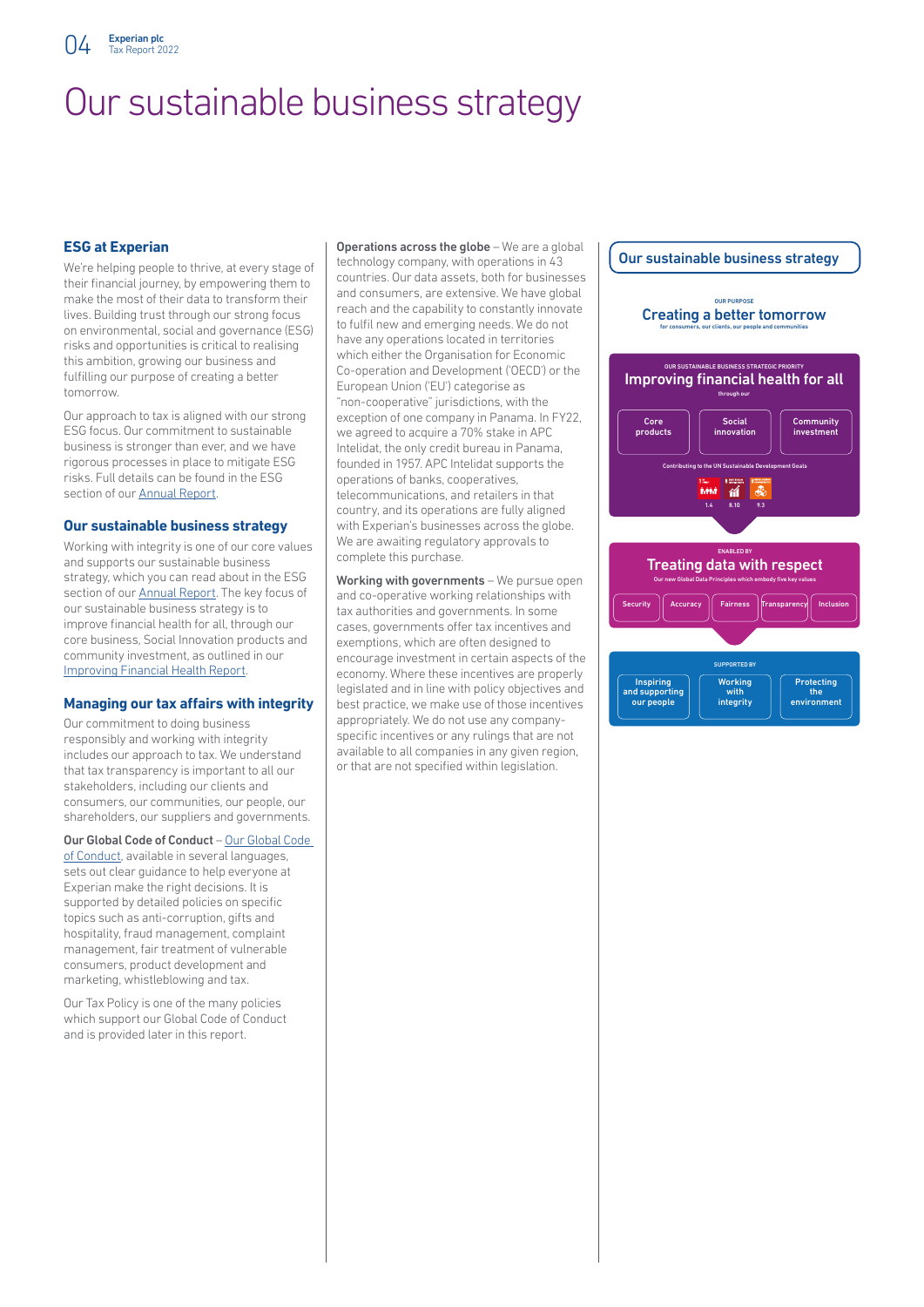

# Our tax policy

Experian is a global business with a presence in 43 countries. We require every Experian business to operate lawfully and responsibly. Every employee has a responsibility to act at all times with honesty and integrity in all business dealings. We do not tolerate tax evasion or assisting any third party to carry out tax evasion.

The two overriding objectives of this Policy are:

- 1. To comply fully with all applicable laws, rules and regulations, in line with our Global Code of Conduct and stakeholders' expectations; and
- 2. To manage our tax affairs, to protect value for the Group, in line with our broad fiduciary duties.

The principles that will guide our approach to tax are:

Compliance with tax laws - Our policy is to comply with all relevant tax laws, regulations and tax reporting requirements in all jurisdictions in which we operate, including utilising available tax allowances and incentives. We aim to file returns on time and pay tax in accordance with relevant legislation.

Relationships with tax authorities – We pursue open and co-operative working relationships with tax authorities. We will discuss and consult on our interpretation of the law with relevant tax authorities as required and we will seek to resolve potential areas of contention or uncertainty. Where appropriate, we will seek tax clearances and rulings prior to undertaking transactions. We will participate in relevant consultations around tax issues, to assist with the development of global tax policy.

Tax impact of business decisions – As a large, growing business we face choices in how we manage our business operations. As we approach these decisions, we ensure everything we do is aligned with our commercial operations and has appropriate economic substance. This ensures that our business grows and develops in a sustainable manner. We will therefore make decisions that we believe will be of overall benefit to the Group and its stakeholders; this includes utilising reliefs and incentives made available by relevant governments where appropriate. We do not engage in contrived or artificial tax planning.

Risk management – We evaluate risks broadly, including financial, reputational, commercial and other risks, against the potential benefits of any tax arrangement or filing position. We therefore seek to minimise uncertainty over any position, and obtain external advice and engage with tax authorities, as necessary. We monitor and review tax risks regularly in accordance with the Enterprise Risk Management Policy.

Governance - Tax governance procedures, including accountabilities, responsibilities and delegations of authority, are clearly defined through documented expected standards of conduct, which set out how tax activities are carried out within the Group. The Group's Tax Policy is established by the Board of Experian plc, who retain oversight as part of the Group's Governance procedures. The Board is regularly updated on matters relating to tax, with the Group's Chief Financial Officer (CFO) taking responsibility for tax at Board level.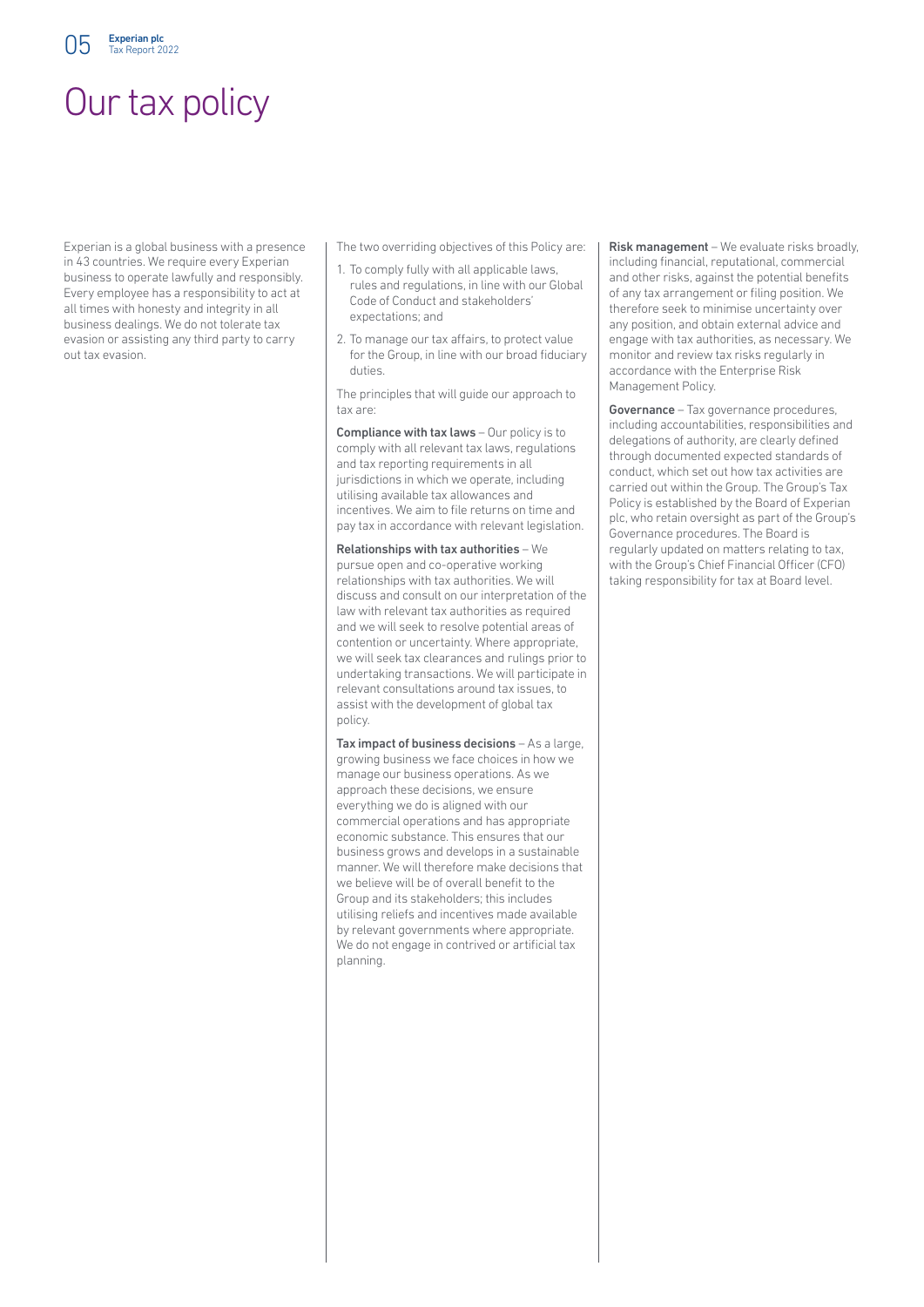

# Our approach to tax governance

Our tax policy, on page 5 of this report, provides an overview of our tax governance procedures. As mentioned in the Tax Policy, the Group CFO takes responsibility for tax at Board level.

Governance around our Tax affairs is aligned with our overall risk management governance structure, which is illustrated below. The Tax and Treasury Committee is a key part of our tax risk governance procedures.

Further detail on our risk management processes can be found in the Strategic report section of our Annual Report.

All Experian employees are required to follow both the Tax Policy and the Global Code of Conduct. Our Global Code of Conduct states that we do not tolerate tax evasion or assist any third party to carry out tax evasion.



The Group Operating Committee comprises our most senior executives. Its remit includes identifying, debating and achieving consensus on issues involving strategy, risk, growth, people and culture, and operational efficiency. Its meetings generally focus on the key issues facing our Group.

#### Executive management

Our executive management takes day-to-day responsibility for implementing the Board's policies on risk management and internal control. It designates who is responsible and accountable through the design and implementation of all necessary internal control systems, including policies, standards and guidance.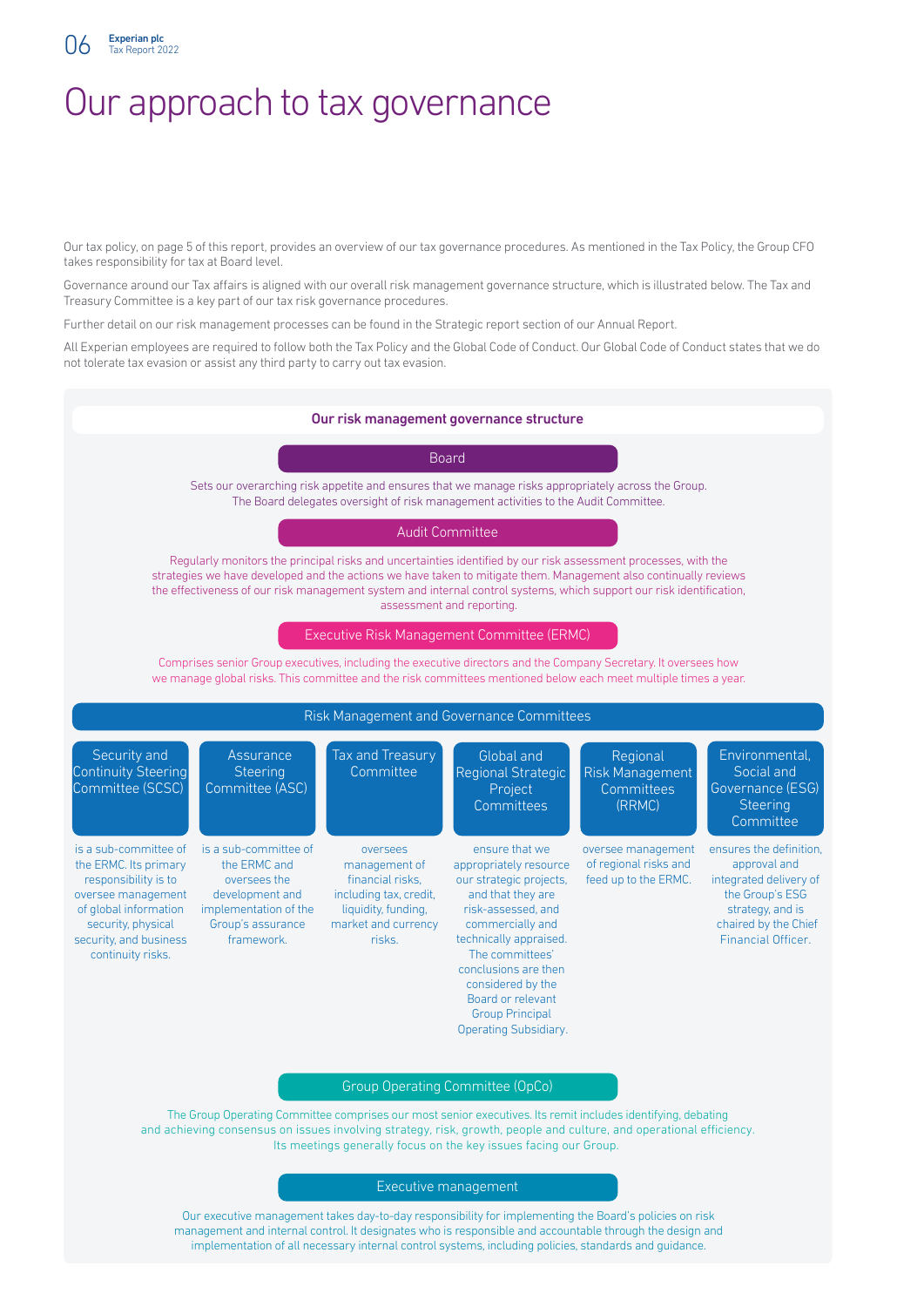

# Our corporate tax contribution

Experian organises its operations across five geographically aligned reporting regions – with North America, Latin America, and UK and Ireland being our largest markets. Our tax contribution across these markets is significant and includes both taxes borne, and taxes collected.

### **Our corporate tax contribution by region:**

During FY22, we paid US\$366m of corporate tax globally, which represents a cash tax rate of 23.8% (Benchmark PBT of US\$1,535m). The chart on the right shows how this compares to the Revenue and Benchmark PBT in each region.

Over the last five years, our corporate tax contribution has grown steadily as our business has grown. Our cash tax rate is built up based on a number of factors, including underlying profits, timing differences between the recognition of income and expense items for tax purposes vs. accounting purposes, tax relief on goodwill amortisation and the utilisation of losses. We anticipate that our cash tax rate will continue to move closer to our Benchmark effective tax rate over the coming years, as tax amortisation of goodwill on earlier acquisitions and prior tax losses are utilised.

We apply appropriate transfer pricing policies to ensure that we report our profits in the countries where they arise. This means that our related entities trade with each other as if they were unrelated, and arm's length pricing is applied. In determining arm's length pricing, we comply with relevant international standards. We ensure that we adhere to transfer pricing documentation requirements as set out by either the OECD or by local governments.

# $\otimes$

We paid US\$366m of corporate tax in FY22. This represents a cash tax rate of 23.8%. The cash tax rate is corporate tax paid as a proportion of Benchmark PBT.

### Corporate tax paid (US\$m) and cash tax rates (%) FY18-FY22



1 Results for FY18 are restated following the adoption of IFRS 15

### Revenue, Benchmark PBT and Corporate tax paid by region US\$m

### Revenue from ongoing activities (US\$m)

| <b>Total</b>            | 6.267 |
|-------------------------|-------|
| D. EMEA/Asia Pacific    | 507   |
| C. UK and Ireland       | 847   |
| <b>B. Latin America</b> | 791   |
| A North America         | 4.122 |



Benchmark PBT (the chart excludes Central Activities, which had negative PBT in FY22) (US\$m)

| Total                       | 1.535 |
|-----------------------------|-------|
| <b>F</b> Central Activities | (254) |
| D. EMEA/Asia Pacific        |       |
| C. UK and Ireland           | 183   |
| <b>B</b> Latin America      | 222   |
| A North America             | 1.377 |

#### Corporate tax paid (US\$m)

| Total                   | 366 |
|-------------------------|-----|
| D. EMEA/Asia Pacific    | 2Π  |
| C. UK and Ireland       | 61  |
| <b>B. Latin America</b> | 47  |
| A North America         | 238 |



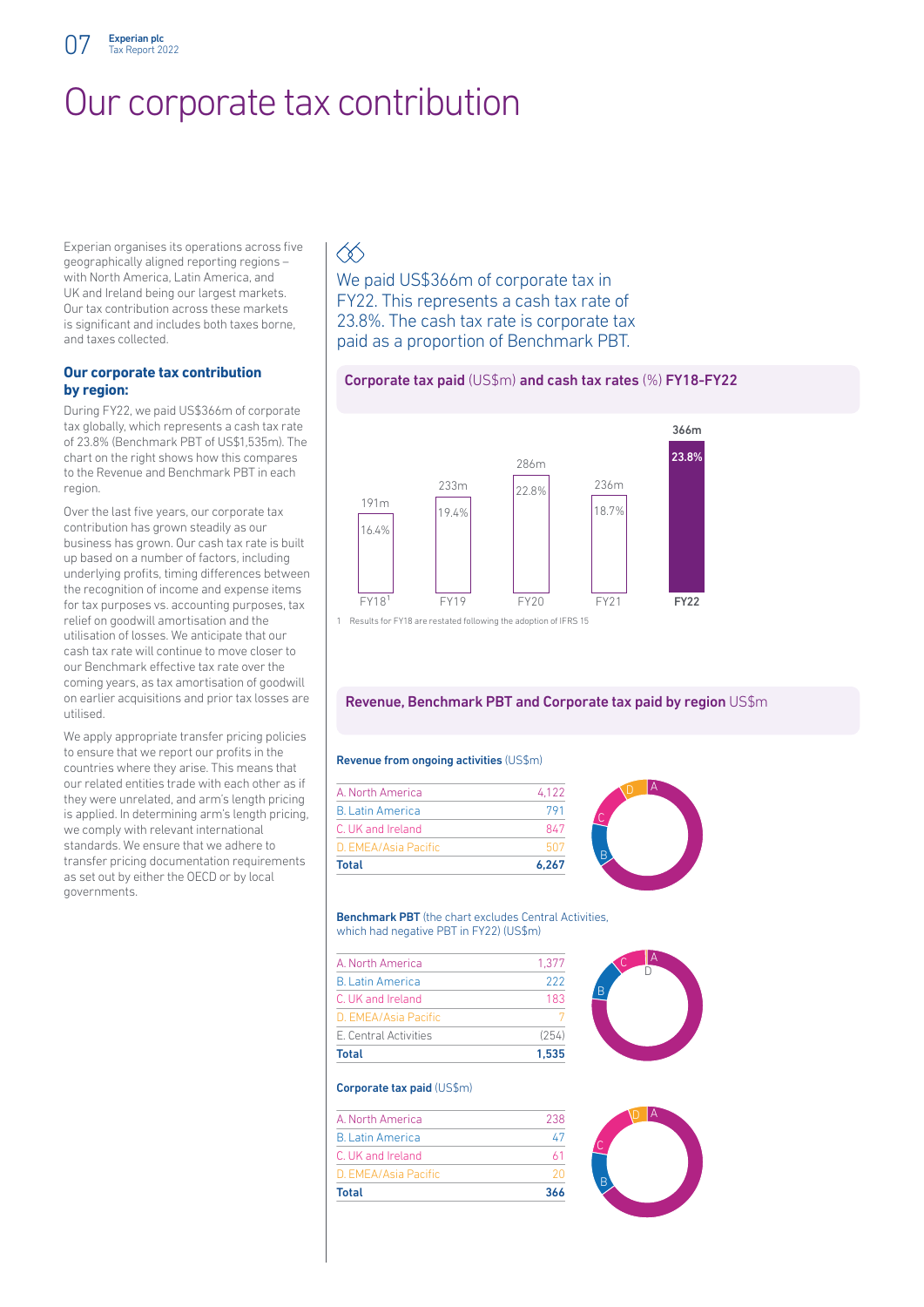

# Abbreviations and definitions

| Arm's length pricing         | The valuation principle commonly applied to transactions between related parties, meaning they are valued as if they<br>had been carried out between unrelated parties, each acting in their own interest.                                                                                                                                 |
|------------------------------|--------------------------------------------------------------------------------------------------------------------------------------------------------------------------------------------------------------------------------------------------------------------------------------------------------------------------------------------|
| <b>ASC</b>                   | Assurance Steering Committee                                                                                                                                                                                                                                                                                                               |
| <b>Benchmark PBT</b>         | Profit before amortisation and impairment of acquisition intangibles, impairment of goodwill, acquisition expenses,<br>adjustments to contingent consideration, Exceptional items, financing fair value remeasurements, tax (and interest<br>thereon) and discontinued operations. It includes the Group's share of continuing associates. |
| <b>Benchmark EBIT</b>        | Benchmark PBT before net interest expense.                                                                                                                                                                                                                                                                                                 |
| Benchmark tax charge         | The Benchmark tax charge is the tax charge applicable to Benchmark PBT. It differs from the tax charge by tax<br>attributable to Exceptional items and other adjustments made to derive Benchmark PBT, and exceptional tax charges.                                                                                                        |
| Benchmark effective tax rate | The Benchmark effective rate of tax is calculated by dividing the Benchmark tax charge by Benchmark PBT.                                                                                                                                                                                                                                   |
| <b>Exceptional items</b>     | Exceptional items include those arising from the profit or loss on disposal of businesses, closure costs of major<br>business units, costs of significant restructuring programmes and other financially significant one-off items.                                                                                                        |
| <b>CFO</b>                   | <b>Chief Financial Officer</b>                                                                                                                                                                                                                                                                                                             |
| <b>EMEA</b>                  | Europe, Middle East and Africa                                                                                                                                                                                                                                                                                                             |
| <b>ERMC</b>                  | Executive Risk Management Committee                                                                                                                                                                                                                                                                                                        |
| <b>ESG</b>                   | Environmental, social and governance                                                                                                                                                                                                                                                                                                       |
| EU                           | European Union                                                                                                                                                                                                                                                                                                                             |
| Group                        | Experian plc and its subsidiaries                                                                                                                                                                                                                                                                                                          |
| Indirect taxes               | Taxes imposed on goods or services rather than income and profit.                                                                                                                                                                                                                                                                          |
| <b>OCI</b>                   | Other Comprehensive Income                                                                                                                                                                                                                                                                                                                 |
| <b>OECD</b>                  | Organisation for Economic Co-operation and Development                                                                                                                                                                                                                                                                                     |
| OpCo                         | <b>Group Operating Committee</b>                                                                                                                                                                                                                                                                                                           |
| <b>Related parties</b>       | Refers to a party which is controlled by Experian                                                                                                                                                                                                                                                                                          |
| <b>RRMC</b>                  | Regional Risk Management Committees                                                                                                                                                                                                                                                                                                        |
| <b>SCSC</b>                  | Security and Continuity Steering Committee                                                                                                                                                                                                                                                                                                 |
| <b>UN</b>                    | <b>United Nations</b>                                                                                                                                                                                                                                                                                                                      |
| <b>UK</b>                    | The United Kingdom of Great Britain and Northern Ireland                                                                                                                                                                                                                                                                                   |
| <b>VAT</b>                   | Value-added tax                                                                                                                                                                                                                                                                                                                            |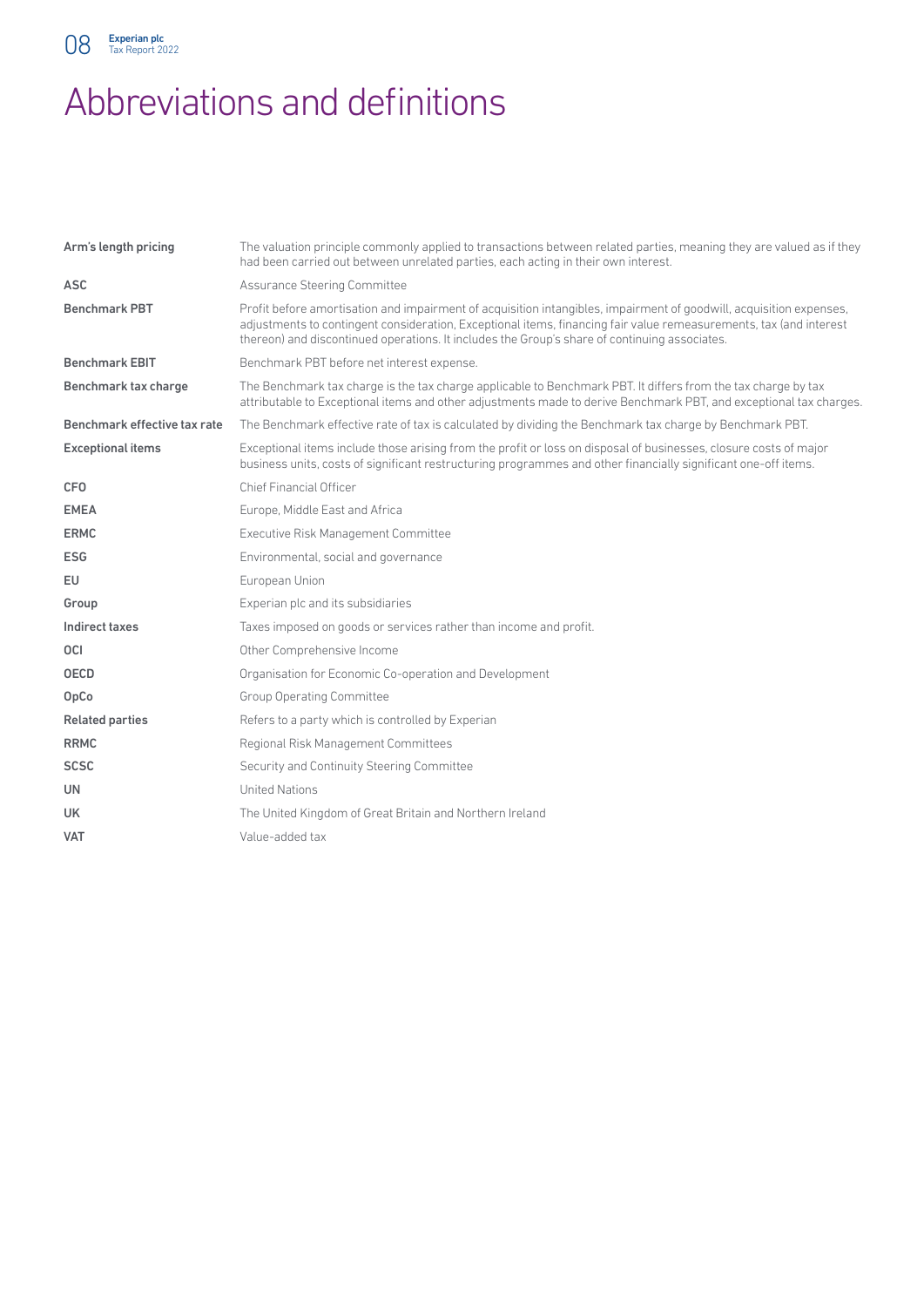

# Appendix – Extracts from our Annual Report

The following extracts are copied from our **FY22 Annual Report**.

### **Basis of preparation**

The Group financial statements are:

- a prepared in accordance with the Companies (Jersey) Law 1991 and both UK-adopted International Accounting Standards (UK-IFRS) and International Financial Reporting Standards (IFRS or IFRSs) as adopted for use in the European Union (the EU) and IFRS Interpretations Committee interpretations (together EU-IFRS). The financial statements also comply with IFRS as issued by the International Accounting Standards Board (IASB). UK-IFRS, EU-IFRS and IFRS as issued by the IASB all differ in certain respects from each other however, the differences have no material impact for the periods presented;
- a prepared on the going concern basis and under the historical cost convention, as modified for the revaluation of certain financial assets and financial liabilities;
- a presented in US dollars, the most representative currency of the Group's operations, and generally rounded to the nearest million;
- a prepared using the principal exchange rates set out in note 10 of the Group financial statements; and

a designed to voluntarily include disclosures in line with those parts of the UK Companies Act 2006 applicable to companies reporting under that law.

There has been no change in the basis of preparation of the Group financial statements since the Annual Report for the year ended 31 March 2021.

### **Cash tax reconciliation**

|                                           | 2022  | 2021  |
|-------------------------------------------|-------|-------|
| Year ended 31 March                       | ℅     | %     |
| Tax charge on Benchmark PBT               | 25.7  | 25.9  |
| Tax relief on goodwill amortisation       | (2.4) | (2.6) |
| Benefit of brought forward tax losses     | (1.7) | (2.0) |
| Other                                     | 2.2   | (2.6) |
| Tax paid as a percentage of Benchmark PBT | 23.8  | 18.7  |

Our total tax charge was US\$296m (2021: US\$275m), 20.5% (2021: 21.5%) of profit before tax. Our effective tax rate on Benchmark PBT was 25.7% (2021: 25.9%), reflecting the mix of profits and prevailing tax rates by territory. We expect our effective tax rate on Benchmark PBT in FY23 will be approximately 26%.

The equivalent cash tax rate of 23.8% remains below our Benchmark tax rate and we provide a reconciliation in the above table. 'Other' includes the phasing of tax payments in FY22, and an acceleration of tax deductions as a result of US legislative changes in FY21. We anticipate that our cash tax rate will increase and move closer to our Benchmark tax rate over the course of the next two years, as tax amortisation of goodwill on earlier acquisitions and prior tax losses are utilised.

### **Tax charge**

### (a) Analysis of tax charge in the Group income statement

|                                                   | 2022  | 2021           |
|---------------------------------------------------|-------|----------------|
|                                                   | US\$m | US\$m          |
| Current tax:                                      |       |                |
| Tax on income for the year                        | 339   | 193            |
| Adjustments in respect of prior years             | (25)  | $\overline{2}$ |
| Total current tax charge                          | 314   | 195            |
| Deferred tax:                                     |       |                |
| Origination and reversal of temporary differences | (15)  | 79             |
| Adjustments in respect of prior years             | (3)   |                |
| Total deferred tax (credit)/charge                | (18)  | 80             |
| Tax charge                                        | 296   | 275            |
|                                                   |       |                |
| The tax charge comprises:                         |       |                |
| UK tax                                            | 87    | 9              |
| Non-UK tax                                        | 209   | 266            |
|                                                   | 296   | 275            |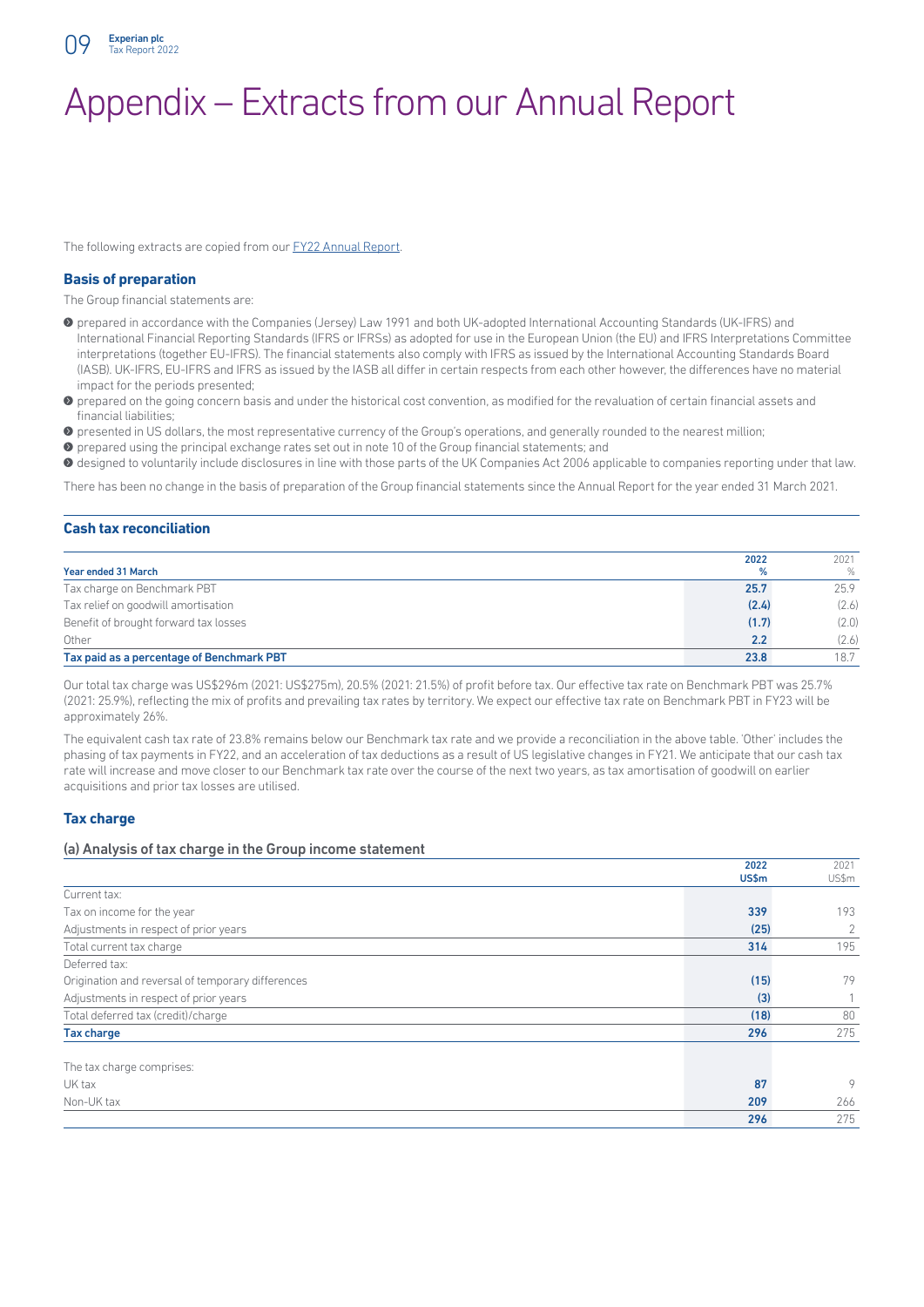

### Appendix – Extracts from our Annual Report continued

### **Tax charge continued**

### (b) Tax reconciliations

### (i) Reconciliation of the tax charge

As the Group is subject to the tax rates of more than one country, it has chosen to present its reconciliation of the tax charge using the main rate of corporation tax in the UK. The effective rate of tax for each year based on profit before tax is higher (2021: higher) than the main rate of corporation tax in the UK, with the differences explained below.

|                                                                                        | 2022  | 2021  |
|----------------------------------------------------------------------------------------|-------|-------|
|                                                                                        | US\$m | US\$m |
| Profit before tax                                                                      | 1,447 | 1.077 |
|                                                                                        |       |       |
| Profit before tax multiplied by the main rate of UK corporation tax of 19% (2021: 19%) | 275   | 205   |
| Effects of:                                                                            |       |       |
| Adjustments in respect of prior years                                                  | (28)  | 3     |
| Tax on Exceptional items                                                               | (6)   | (16)  |
| Income not taxable                                                                     | (18)  | (5)   |
| Losses not recognised                                                                  | 18    | 20    |
| Expenses not deductible                                                                | 18    | 15    |
| Different effective tax rates in non-UK businesses                                     | 36    | 31    |
| Local taxes                                                                            | 34    | 33    |
| Movement in uncertain tax provisions                                                   | (24)  |       |
| Recognition/utilisation of previously unrecognised tax losses                          | (9)   | (11)  |
| Tax charge                                                                             | 296   | 275   |
|                                                                                        |       |       |
| Effective rate of tax based on profit before tax                                       | 20.5% | 25.5% |

Local taxes primarily comprise US state taxes.

### (ii) Reconciliation of the tax charge to the Benchmark tax charge

|                                                                                    | 2022<br><b>US\$m</b> | 2021<br>US\$m |
|------------------------------------------------------------------------------------|----------------------|---------------|
| Tax charge                                                                         | 296                  | 275           |
| Tax relief on Exceptional items and other adjustments made to derive Benchmark PBT | 98                   | 53            |
| Benchmark tax charge                                                               | 394                  | 328           |
|                                                                                    |                      |               |
| Benchmark PBT                                                                      | 1.535                | 1.265         |
| <b>Benchmark tax rate</b>                                                          | 25.7%                | 25.9%         |

#### (c) Factors that affect the tax charge

Prior year adjustments reflect the net movement on historical tax positions, including adjustments for matters that have been substantively agreed with local tax authorities, and adjustments to deferred tax assets based on latest estimates and assumptions.

Expenses not deductible include charges in respect of uncertain tax positions, the impairment of goodwill, financing fair value remeasurements not allowable for tax purposes, and losses on the disposal of businesses which are not subject to tax relief.

The Group's tax rate reflects its internal financing arrangements in place to fund non-UK businesses.

In addition, in the normal course of business, the Group has a number of open tax returns with various tax authorities with whom it is in active dialogue. At 31 March 2022 the Group held current provisions of US\$293m (2021: US\$350m) in respect of uncertain tax positions.

During FY22, Experian was in discussions with the US Internal Revenue Service and Her Majesty's Revenue and Customs to seek clarity on Experian's transfer pricing and financing related issues. The net decrease in recognised provisions during the year was driven by agreement of open tax issues in North America and adjustments to our provisions on the utilisation of historical UK tax losses.

Liabilities relating to these open and judgmental matters are based on an assessment as to whether additional taxes will be due, after taking into account external advice where appropriate. The resolution of these tax matters may take many years. While the timing of developments in resolving these matters is inherently uncertain, the Group does not expect to materially increase its uncertain tax provisions in the next 12 months, however if an opportunity arose to resolve the matters for less than the amounts provided, a settlement may be made with a corresponding reduction in the provision.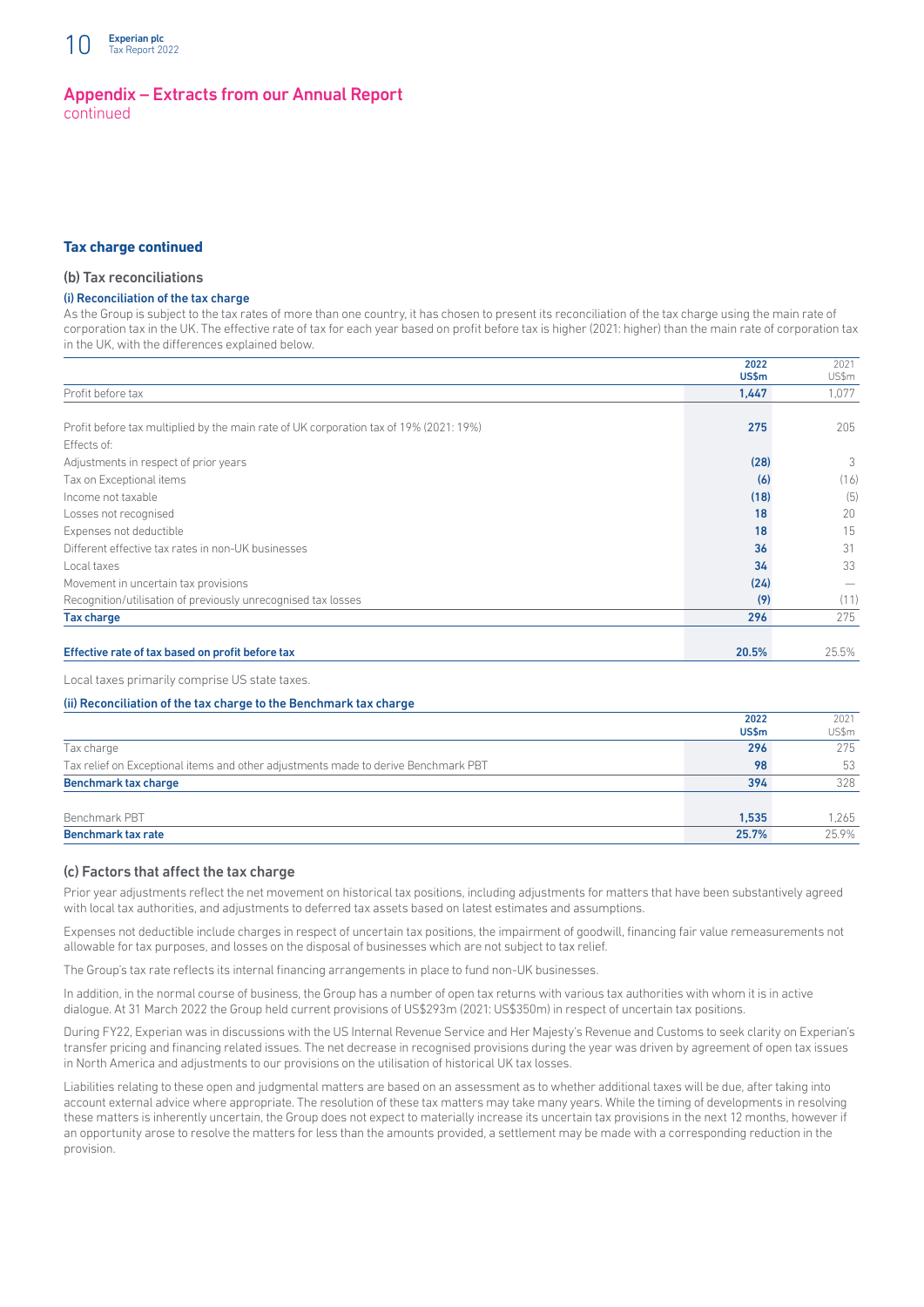

### Appendix – Extracts from our Annual Report continued

### **Tax charge continued**

### (d) Other factors that affect the future tax charge

The Group's tax charge will continue to be influenced by the profile of profits earned in the different countries in which the Group's subsidiaries operate. Continued focus on tax reform is expected through 2022, 2023 and future years driven by the OECD's project to address the tax challenges arising from the digitalisation of the economy (including the proposed minimum tax legislation). Experian are continuing to analyse the implications for the Group from these Model Rules and will determine the outcome once the final relevant legislation is available. This may result in significant changes to established tax principles and an increase in tax authority disputes. In turn, this could adversely affect Experian's effective tax rate or could result in higher cash tax liabilities.

The main rate of UK corporation tax is 19% and will increase to 25% from 1 April 2023. This will have a consequential effect on the Group's future tax charge.

### **Deferred and current tax**

### (a) Deferred tax

### (i) Net deferred tax assets/(liabilities)

|                                                                           | 2022              | 2021  |
|---------------------------------------------------------------------------|-------------------|-------|
|                                                                           | US\$ <sub>m</sub> | US\$m |
| At 1 April                                                                | (275)             | (95)  |
| Differences on exchange                                                   | (7)               | 4     |
| Tax credit/(charge) in the Group income statement – continuing operations | 18                | (80)  |
| Additions through business combinations                                   | (22)              | (100) |
| Tax recognised within OCI                                                 | (22)              | (1)   |
| Tax recognised directly in equity on transactions with owners             |                   | (3)   |
| At 31 March                                                               | (307)             | (275) |
| Presented in the Group balance sheet as:                                  |                   |       |
| Deferred tax assets                                                       | 46                | 86    |
| Deferred tax liabilities                                                  | (353)             | (361) |
|                                                                           | (307)             | (275) |

Tax recognised in Other comprehensive income is in respect of the remeasurement of post-employment benefit assets and obligations.

### (ii) Movements in gross deferred tax assets and liabilities

|                                                        |                                    |                                   | <b>Share incentive</b>     | <b>Accelerated</b>           |                            |                       |
|--------------------------------------------------------|------------------------------------|-----------------------------------|----------------------------|------------------------------|----------------------------|-----------------------|
| <b>Assets</b>                                          | <b>Intangibles</b><br><b>US\$m</b> | <b>Tax losses</b><br><b>US\$m</b> | plans<br>US\$ <sub>m</sub> | depreciation<br><b>US\$m</b> | Other<br>US\$ <sub>m</sub> | <b>Total</b><br>US\$m |
| At 1 April 2021                                        | 226                                | 108                               | 36                         | 18                           | 142                        | 530                   |
| Differences on exchange                                | 37                                 |                                   |                            | (1)                          | 3                          | 39                    |
| Tax recognised in the Group income statement           | 6                                  | (12)                              | 14                         | 8                            | 34                         | 50                    |
| Tax recognised within OCI                              |                                    |                                   |                            |                              | (10)                       | (10)                  |
| Tax recognised directly in equity on transactions with |                                    |                                   |                            |                              |                            |                       |
| owners                                                 |                                    |                                   |                            |                              |                            |                       |
| <b>Transfers</b>                                       |                                    |                                   | (1)                        | (1)                          |                            | (1)                   |
| At 31 March 2022                                       | 270                                | 96                                | 50                         | 24                           | 169                        | 609                   |

| Assets                                                 | Intangibles<br>US\$m | Tax losses<br>US\$m | Share incentive<br>plans<br>US\$m | Accelerated<br>depreciation<br>US\$m | Other<br>US\$m | Total<br>US\$m |
|--------------------------------------------------------|----------------------|---------------------|-----------------------------------|--------------------------------------|----------------|----------------|
| At 1 April 2020                                        | 246                  | 94                  | 35                                | 10                                   | 215            | 600            |
| Differences on exchange                                | (12)                 | (2)                 |                                   |                                      |                | (10)           |
| Tax recognised in the Group income statement           | (8)                  | 16                  |                                   |                                      | (77)           | (59)           |
| Tax recognised within OCI                              |                      |                     |                                   |                                      | (1)            | (1)            |
| Tax recognised directly in equity on transactions with |                      |                     |                                   |                                      |                |                |
| owners                                                 |                      |                     | (3)                               |                                      |                | (3)            |
| <b>Transfers</b>                                       |                      |                     |                                   |                                      |                | 3              |
| At 31 March 2021                                       | 226                  | 108                 | 36                                | 18                                   | 142            | 530            |